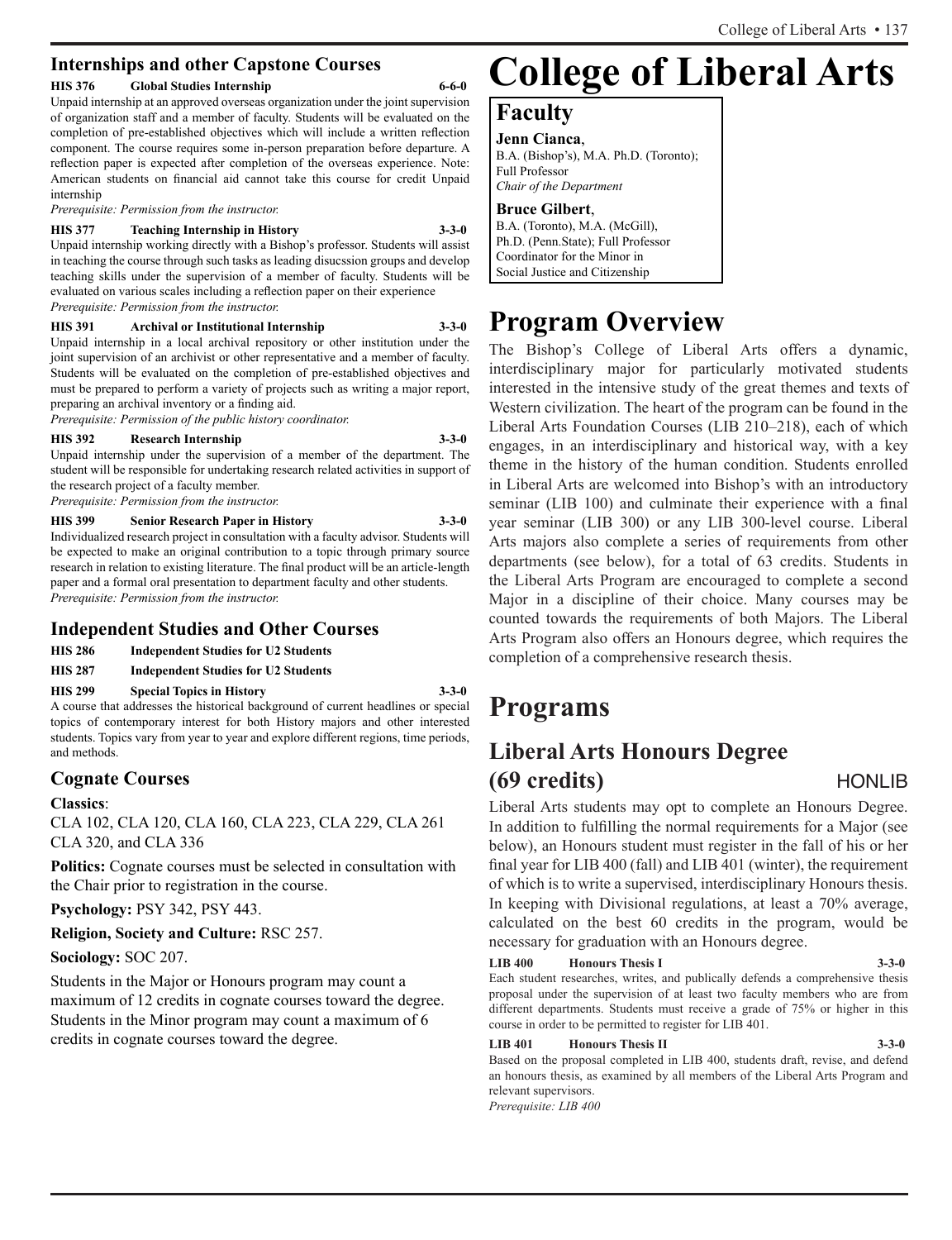## **Liberal Arts Major (63 credits)** MAJLIB

## **Required Courses**

## **1. First Year Seminar Course**

First year Liberal Arts majors enroll in this course in their first semester at Bishop's, or the first time it is offered after they become a Liberal Arts Major.

**LIB 100 Encountering Western Culture 3-3-1** By means of a study of classic texts in the Western cultural tradition, this class develops foundational skills in interdisciplinary education, reading, writing, conversation and seminar presentation.

## **2. Other First Year Requirements**

- All Liberal Arts Majors must take CLA 100 or CLA 101 along with LIB 100, a Liberal Arts Foundation Course, and two electives in their first semester at Bishop's.
- All Liberal Arts Majors must take an Introduction to Philosophy and an Introduction to Religion, Society and Culture course, as well as a Liberal Arts Foundation Course and two electives in their second semester at Bishop's.
- All Liberal Arts Majors must take FIH 101 or FIH 102 and HIS 104 in their first or second year at Bishop's. These courses help students get a sense of the broad scope of Western history (as opposed to more specialized historical topics).

## **3. Liberal Arts Foundation Courses**

Normally Liberal Arts students are enrolled in one Liberal Arts Foundation Course in each semester of their degree. Majors must complete at least four Foundation Course credits. Each course has a "culture" or "social change" component that requires students to attend and discuss a selection of plays, musical performances, art exhibitions, social justice events, or lectures each semester.

- LIB 210 Eros, Love and Desire
- LIB 211 Empire and Its Enemies
- LIB 212 In Search of Justice LIB 213 The Use and Abuse of Beauty
- LIB 214 Ecological Crisis and the Struggle for Environmental Justice LIB 215 Ecstasy and Excess
- LIB 216/
- RSC 208 The Divine and Ultimate Concern
- LIB 217 Space, Place & the Human Experience
- LIB 218 The History and Philosophy of Science

## **4. Graduating Year Seminar**

**LIB 300 Interdisciplinary Seminar 3-3-0** A team-taught seminar which will explore a selected theme of interdisciplinary interest.

## **5. Language Requirement**

Liberal Arts Majors are required to take three courses in any single language (ancient or modern) and must have begun their language requirements by their second year.

## **6. Social Sciences Requirement**

Any two Social Science courses (6 credits).

## **7. Natural Sciences/Mathematics Requirement**

At least one course (3 credits) from Natural Sciences or Mathematics.

## **8. Humanities Breadth/Depth Requirements**

Liberal Arts Majors are required to take 6 credits from two of the following three departments: Drama, English, Music.

Liberal Arts Majors are also required to take three 300-level courses in the Humanities (including LIB capstone course).

## **List of Courses**

## **Liberal Arts Foundation Courses**

## **LIB 210 Eros, Love and Desire 3-3-0**

When Plato wrote that eros is "giving birth in beauty," he sparked a debate that has lasted millennia. Does the erotic lead us upwards toward wisdom, truth, and love of thy neighbour? Or is eros the chaotic, anti-social, and even destructive force of Dionysian rapture? This course will explore these and other classic theories of eros, love and desire.

## **LIB 211 Empire and its Enemies 3-3-0**

"The sun never sets in my empire," said Spanish King Carlos I in the 16th century—a phrase adopted by the British to signal not only the planetary breadth of their imperial achievement, but also the divine, solar blessing conferred on their conquests by God. What is this imperial aspiration, the desire to dominate? Why is Western history in a sense the history of empires constructed and empires resisted and destroyed? This course will trace the imperial aspiration and its enemies from the Roman city-state to the British nation-state to the eclipse of the state altogether by the modern capitalist corporation. It will analyze the various forms and modes of dominance and resistance up to and including the non-state actors of today.

### **LIB 212 In Search of Justice 3-3-0**

"Let justice roll down like water, and righteousness like an ever flowing stream." So cried the prophet Amos, echoed thousands of years later when Martin Luther King insisted that "Power at its best is love implementing the demands of justice!" This course will explore the changing and always contested meaning of justice in its many forms in Western history. Is justice little more than the ancient Greek claim that one should "do good to one's friends, and harm to one's enemies"? Or is there a universal form of justice that recognizes civil rights and social justice for the poor, women, racial and ethnic minorities, gays and lesbians, and other marginalized peoples?

## **LIB 213 The Use and Abuse of Beauty**

French writer Stendhal said in the 19th century that "beauty is the promise of happiness" and, upon seeing the beauty of Florence, he wondrously proclaimed, "I was in a sort of ecstasy… absorbed in the contemplation of sublime beauty ... Everything spoke so vividly to my soul." Yet only decades later his compatriot, poet Arthur Rimbaud, claimed that he wanted to "abuse" beauty, for he found it "bitter." Dadaist and surrealist artist Tristan Tzara went even further, "I have a mad and starry desire to assassinate beauty…" Does Tzara signal not only a dramatic change in Western art, but the claim that all forms of harmony and beauty, including the personal and the political, are conservative. Or is the beautiful in some important sense still of what we might call "transcendent" importance to human life? This course will explore the fate of the beautiful, from the Greeks to 21st century life.

#### **LIB 214 Ecological Crisis and the Struggle for Environmental Justice 3-3-0**

Global warming, mass extinction and runaway pollution by toxic waste, plastics and other contaminants are only the most widely publicized aspects of what scientists agree is an ecological crisis that affects everyone and everything on the Earth. Paradoxically, nature and wilderness are not only necessary conditions for human well-being, but also have been amongst the greatest sources of our spiritual and artistic inspiration for centuries. Given that new generations will play a decisive role in addressing this crisis, this course will explore international dimensions of the historical, philosophical and cultural background of various forms of the human relationship with Nature, as well as examine some of the theories (agro-ecology, eco-feminism, deep ecology, emergence, etc.) and kinds of social movement organizing (Greenpeace, 350.org, Leap, etc.) that reply to the ecological crisis. The course will also introduce certain aspects of the experience and struggle of Indigenous peoples (e.g. Idle No More, Dakota Access, socioenvironmental rights in Brazil, etc.), including of the Abenaki First Nation, upon whose unceded land Bishop's University is built.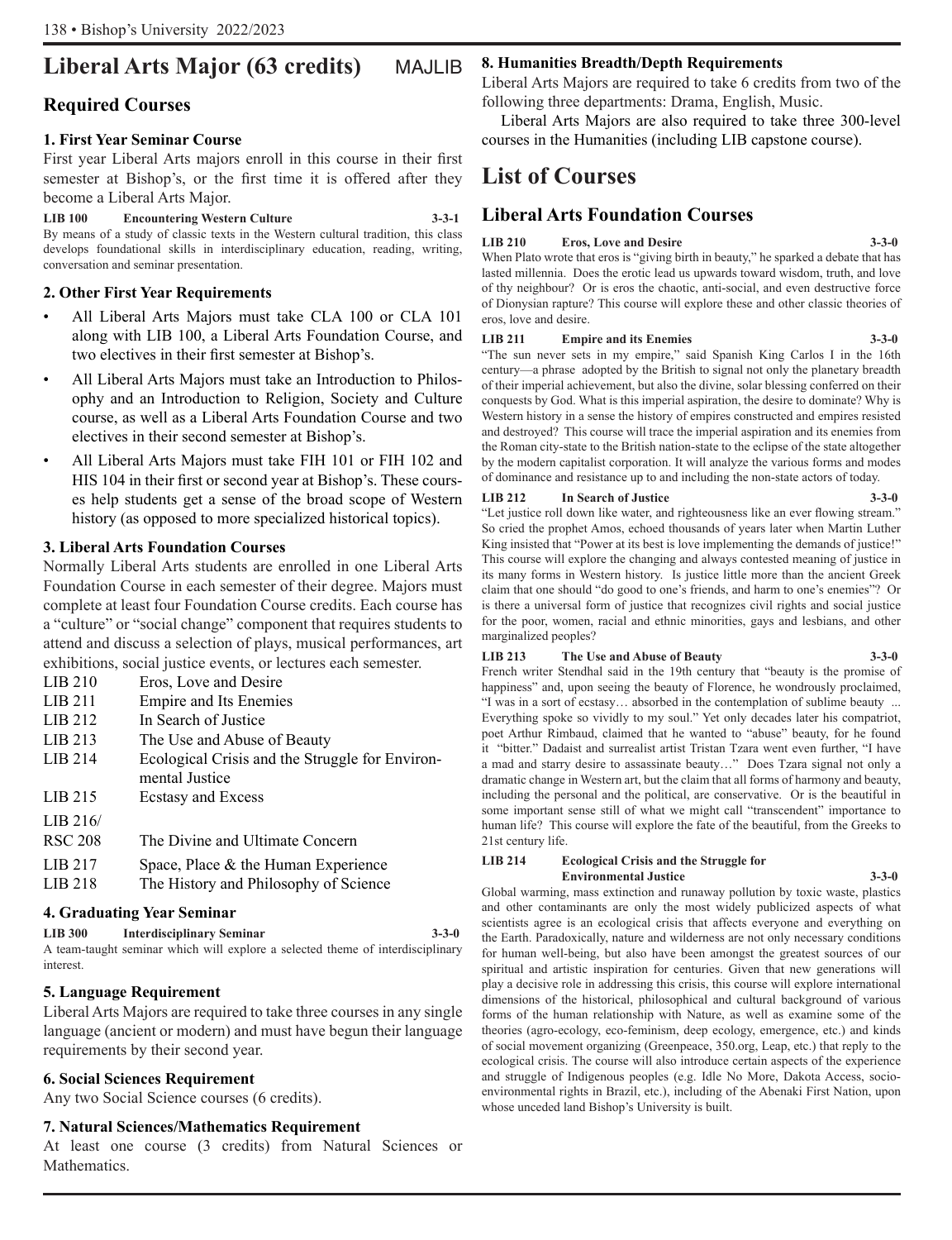"Joy is the most comprehensive mind…and it is from the summits of joy alone that each one will see the path to take." American philosopher Alphonso Lingis claims here that humanity is the "ecstatic" species. In Greek the ek-static means literally to be outside, even beyond oneself—to transcend what and who one is. In the last few hundred years, artists, writers, philosophers, and others have claimed that ecstasy and excess are not merely temporary states, but the very condition of human life. This course will explore a variety of theories, from the biological to the philosophical and the virtual, inspired by the idea that there is no "human nature" that we can't exceed.

**LIB 215 Ecstasy and Excess 3-3-0**

#### **LIB 216 /**

#### **RSC 208 The Divine and Ultimate Concern 3-3-0**

The divine is that about which we are "ultimately concerned"—so said theologian Paul Tillich of Union Seminary in New York. Is this just a last-ditch attempt to salvage faith and spirituality in the midst of charges that religion is, at best, an "opiate of the masses" (Marx) and, at worst, "patently infantile" (Freud)? Or again, is the role of religion being taken over by its long time sister in spirit—art? This course will explore the troubled and passionate place of religious experience and the aesthetic in Western civilization.

#### **LIB 217 Towards Spatial Justice 3-3-0**

Building a just society is not only an ideological concern. Our bodies, our landscapes, and our built environments all participate in the production of just and unjust spaces. Inclusion and exclusion, belonging and exile, power and disenfranchisement, home and homelessness: all of these modes of being play out on the canvas of our place and our body. In this course, we will examine cultural and social theories of placemaking and investigate the powerful relationship between our politics and our places, with a view to understanding how we can build justice into our environments.

#### **LIB 218 The History and Philosophy of Science 3-3-0**

Modern science has given us an unprecedented understanding of Nature - and with it, the power to transform our natural environment irrevocably. This interdisciplinary course will explore some key themes In the history and philosophy of science: the origins and evolution of Modern science; its roots in pre-Modern philosophy of Nature; its flowering in the Scientific Revolution; the Modern era, in which science ad scientific method is often taken for granted as the authoritative paradigm for all knowledge; the enormous contribution of science to society, economy and culture; as well as some important criticisms of the extent and character of scientific exploration of nature and human beings.

## **Liberal Arts Thematic Seminar Courses**

These courses are in-depth, interdisciplinary seminar courses on topics relevant to the program of study of Liberal Arts majors. Instructors and topics are determined each year.

#### **LIB 222 Citizenship and Democratic Practice I 3-3-0**

Students learn not only the role and importance of civil society organizations, such as social movements, community groups, NGOs, churches and so on, but also commit themselves to an ongoing supervised internship in one or more of these organizations in Lennoxville, Sherbrooke, the wider Eastern Townships or indeed in other parts of Canada or the world. At least one or both of these internship courses (depending on the demands of each internship) is required for the Minor in Social Justice and Citizenship.

#### **LIB 223 Citizenship and Democratic Practice II 3-3-0**

Students learn not only the role and importance of civil society organizations, such as social movements, community groups, NGOs, churches and so on, but also commit themselves to an ongoing supervised internship in one or more of these organizations in Lennoxville, Sherbrooke, the wider Eastern Townships or indeed in other parts of Canada or the world. At least one or both of these internship courses (depending on the demands of each internship) is required for the Minor in Social Justice and Citizenship.

### **LIB 270 /**

#### **ITA 270 Venice And Its Mystique 3-3-1\***

#### "As the Twentieth century draws to a close, no one knows quite what to expect, if anything, of the future. There is a strong need for magic, for a place that is outside of time, for a postponement of reality. For Venice." —Gore Vidal

Once the crossroad of western and eastern civilizations, over the centuries Venice has been seen as the symbol of freedom and cosmopolitanism, but also as the city where artistic and cultural production can thrive. Venice surreal setting and the lushness of its artifacts have become emblematic of the cultural production of Western civilization, creating a unique landscape of unsurpassed aesthetic richness. It is in this exceptional urban scenery, that blends together water, art and culture, that this five-week course will take place. This language and culture course will provide students with a basic knowledge of Italian and familiarize them with the history and culture of one of the few cities that can fulfill our "need for magic," the "Serenissima." This course will be taught in English. Students who wish to count the course for Italian credit will submit their assignments in Italian and participate in certain additional activities in Italian.

#### **LIB 289 /**

#### **GER 289 History and Memory in Berlin 3-3-1**

This interdisciplinary course will explore (re)writings of German history by intellectuals and artists associated to Germany's capital, (re)writings which expose the flaws and fallacies of a nation's narrative. We will focus on the Weimar Republic, The Cold War and its aftermaths. Starting with a brief overview of Georg Simmel's sociological depiction of the metropolis, we will then look at how works from Weimar Berlin revealed not only the instability of the nation's founding myths but also the conflicts and contradictions which plagued the Weimar Republic (in literature, Benjamin, Brecht, Döblin; in visual arts, Dix, Grosz, Kirchner). We will then turn to the Cold War and its aftermaths, to examine how memory gets (de) constructed in literary texts and songs (Brussig, Grünbein, Bargeld), films (Wings of Desire, Berlin is in Germany), and architecture (Jewish Museum, Holocaust Memorial, documentary Berlin Babylon). *No prerequisite*

#### **LIB 290 /**

## **GER 290 (De) constructing Identity in Vienna 3-3-1**

In this course, we will examine how intellectuals and artists associated to Austria's capital have been, ever since the advent of Freudian psychoanalysis, enlightened witnesses to their nation's identity construction. Our interdisciplinary approach will enable us to investigate our topic from a variety of angles, focusing on two periods of Austrian history, namely the period around 1900 and the aftermaths of WWII. Starting with a brief introduction not only to Freud's psychoanalytical theories but also to his sociological observations (Civilization and its Discontents), we will look at how literature (Schnitzler, Hofmannsthal, Zweig) and visual arts (Klimt, Schiele, Kokoschka), in the Vienna of 1900, portrayed the individual's unconscious desires and torments. We will then turn to the aftermaths of WWII and study literary texts (Bachmann, Bernhard, Jelinek) and films (Haneke) which engage with Austrian history and culture, with a nation's repressed feelings of anger and guilt.

*No prerequisite* **GER 292 /**

#### **LIB 292 The Problem of Education 3-3-1**

For Madame de Staël, a French contemporary of Goethe's, Germany was das Land der Dichter und Denker, whereas for many of our contemporaries, Germany is but the land of National-Socialism. How could the people who gave the world the humanistic ideal of Bildung also be the people who devised concentration camps and the final solution? It is impossible to avoid this question when engaging with German Studies. This course will examine the pedagogical intent, philosophy of education and critique of German education present in the works of some of the most important German writers from the Enlightenment to the post-war period. By means of discussions of fiction and non-fiction, we will explore the German discourse on education, from the early bourgeois ideal of Bildung (Lessing, Humboldt, Goethe, Schiller) to Nietzsche's critique of educational institutions, from Musil's depiction of the joyless life of a Gymnasium to later explorations (by Brecht, E. Mann, Arendt – but also in films by Riefenstahl, Schlöndorff and Haneke) of the perversion of the ideal of education in 20th century Germany, namely under National-Socialism.

#### **GER 293 /**

#### **LIB 293 In Sickness and in Health 3-3-1**

This interdisciplinary course will explore representations of sickness and health in the German cultural tradition. Literary masterpieces from various epochs will be analyzed: Hartman von Aue's Poor Heinrich (ca. 1190) will serve as springboard for discussion of the human body's vulnerability to sickness and ultimate mortality. Poetical, philosophical and medical texts of the Romantic era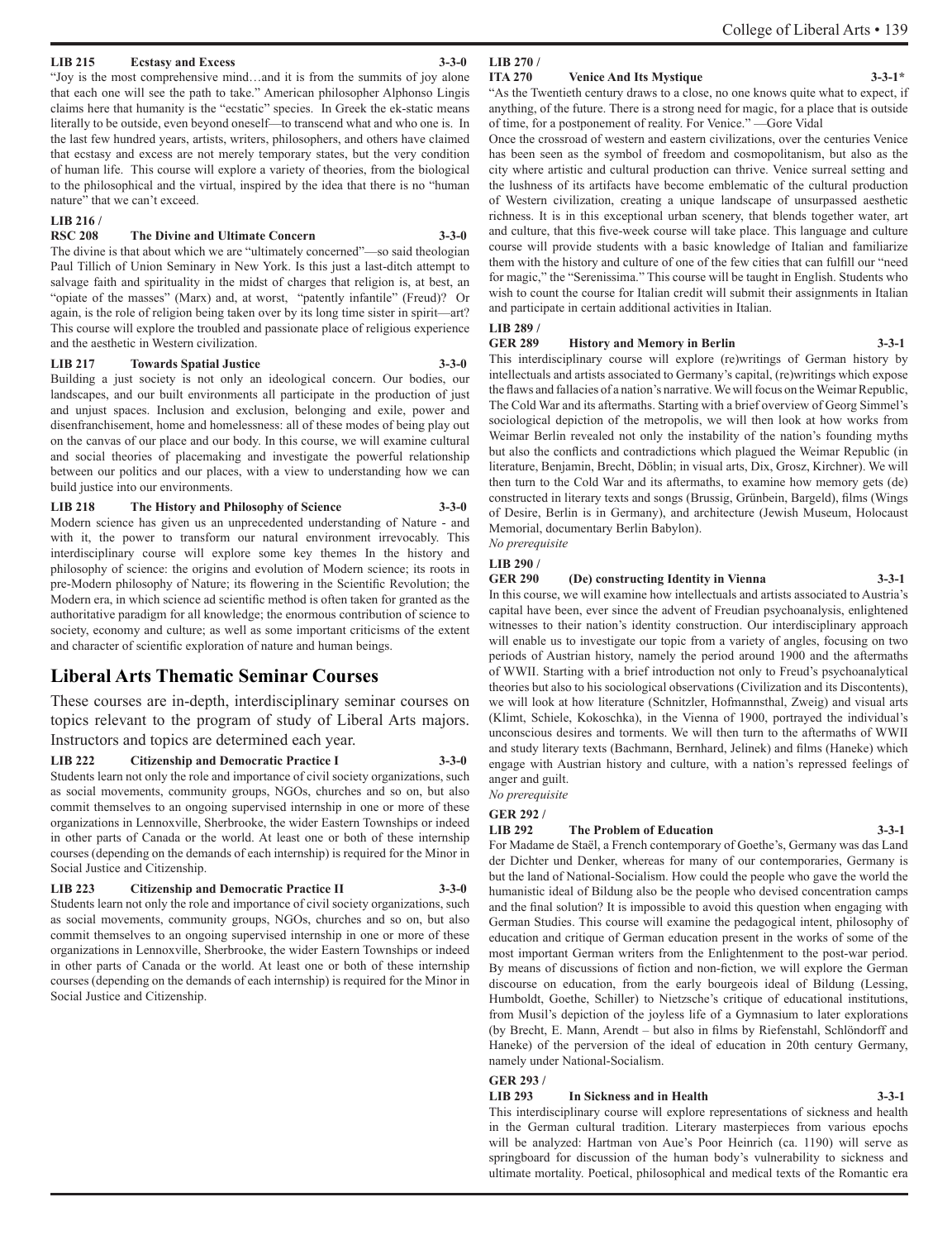(Novalis, Heine, Schelling, Hahnemann) displaying how pathology opens the path to self-knowledge and creativity will be examined. Seminal essays such as Nietzsche's The Case of Wagner and Susan Sontag's Illness as Metaphor will serve as theoretical framework for the study of 20th and 21st centuries' key examples of narratives dealing with the topics of tuberculosis (Thomas Mann's Tristan, Thomas Bernhard's The Cold), cancer (Christa Wolf's The Quest for Christa T.), anorexia (Franz Kafka's A Hunger Artist), depression (Christine Lavant's Memoirs from a Madhouse) and dystopian state surveillance of humans' health (Juli Zeh's The Method). Social and political movements that have helped shape German mentality towards health (Freikörperkultur, Lebensreform) as well as their darker fascists counterparts (degenerate art, Aktion T4) will also be exposed.

### **GER296 /**

#### **LIB296 Goethe's Faust 3-3-1**

In this course, students will read THE masterpiece of German literature: Goethe's Faust, in Walter Kaufmann's celebrated translation. We will read all of part I and excerpts of part II. We will look at Goethe's sources – from the early Historia von Dr. Johann Fausten (based on a true story – that of a magician) to travelling puppet shows about Faust which Goethe enjoyed as a child. This discussion of sources will enable us to see just how modern Goethe's Faust is – in its (for the time) subversive depictions of God, the devil, the quest for knowledge and the pleasures of the flesh. We will also examine how the story of Faust never ceased to inspire artists who created countless variations on the theme – from Gounod's opera to Murnau's expressionist film, from Mann's novel Doktor Faustus to Kurosawa's film Ikiru, to name but a few.

## **GER297 /**

### **Erom Cosmos to Chaos:**

#### **The Discourse on Nature in German Culture 3-3-1**

The aim of this interdisciplinary course is twofold: to introduce students to the emergence and evolution of ecological thought in German culture from the Middle Ages to the present, and to reflect on the resonance of such thought in 21st century's most pressing preoccupation: the destruction of our planet and the extinction of species. Particular attention will be given to the spiritual, artistic, and literary expression of humans' relationship to nature. Among the famous thinkers and artists whose works will be studied are Hildegard von Bingen, Alexander von Humboldt, Joseph Beuys, W. G. Sebald.

**LIB 303 On the Road Again: Pilgrimage in Theory and Practice 3-3-0** This course will examine pilgrimage as embodied experience, with a special focus on contemporary pilgrimage. Cross-cultural approaches and historical context will be key to understanding the current fascination with walking as transformative practice. Theories of identity, community, and belonging will also be discussed. Students will have an opportunity to participate in a short pilgrimage.

### **LIB 370 Social Movements and Social Change in Brazil 3-3-0**

This is an intensive spring course that takes place primarily in Brazil. It consists of the study of Brazilian social movements, politics and culture in general and, in particular, the Movement of Landless Rural Workers (Movimento de Trabalhadores Rurais Sem Terra do Brasil, or MST). The course will include studies of and meetings with Brazilian social movements, labour unions, political parties, universities and other actors on the political scene in Brazil. The period in Brazil would be preceded and followed by research and essay assignments. The language of instruction is English, and all meetings in Brazil are translated.

### LIB 371 New Orleans: Art, Activism and Culture **before and after Katrina 3-3-0**

Students in this course prepare for a March study trip to New Orleans by researching the history, politics and culture of this extraordinary city. There will be a particular focus on the aftermath of the Hurricane Katrina disaster, including activist and social movement organizing in response to the destruction of whole neighborhoods. On the basis of their research and experiences in New Orleans, each student will write and submit a comprehensive research paper at the end of the semester.

## **LIB 384 /**

#### **Dante's Divine Comedy 3-3-1**

According to Dante Alighieri, none of us can salve the wound in our souls without undertaking our own pilgrimage to hell, without purging our sins, and without letting go of ourselves so as to experience ecstatic union with the foundations of all reality. This is perhaps what James Joyce meant when he said that Dante is his "spiritual food" and that reading Dante is like "looking at the sun." This course will unfold some of the philosophical, poetic, religious, political and historical richness of Dante's allegorical masterpiece and lead each student on a personal journey through Inferno, Purgatorio and Paradiso.

#### **LIB 385 /**

#### **ITA 385 Giovanni Boccaccio's Decameron 3-3-0**

One of the most enjoyable, beloved and imitated literary works of all time, the Decameron by Giovanni Boccaccio (1313-1375) is among the great texts whose influence transcends the written word and expands into almost every area of the Western cultural tradition. A book on love according to Boccaccio himself, this masterpiece is in reality an audacious and sophisticated human comedy that brings to the reader the richness of life. Through an in-depth reading of the short stories that comprise the work, this course will explore the philosophical, historical, political, social, and gender related issues that arise from this literary masterpiece. We will also examine the enormous influence this text had on future visual and performative arts, literature and music

**LIB 386 Montaigne's Essays and Early Modern Humanities 3-3-0** This course is an exploration of Michel Montaigne's Essays, published in three volumes between 1580-1588. Framed by his celebrated phrase "What do I know?" (Que sais-je?), these writings examine the human condition with the fresh outlook of early modern skepticism. As Montaigne searches for moral examples that can assist us in the conduct of our lives, he gives surprising new inflexions to traditional wisdom on topics such as love, friendship, education, conversation, health, and dying.

#### **LIB 387 Exuberant Beauty: The Poetry, Visual Art and Philosophy of William Blake 3-3-0**

For William Blake beauty is not the delicate, the calm or the harmonious, but the exuberant. For Blake the pathway to wisdom is not prudence or fear, but excess. This extraordinary poet, visual artist and philosopher created a new world of culture in which humans are fulfilled only in the creative imagination. His poetry, engravings and paintings are unique and brilliant and his philosophy stakes revolutionary claims that are usually credited to later thinkers like Hegel and Nietzsche. In this course we will study Blake's works with an eye to understanding his philosophical originality. We will follow the great literary critic Northrop Frye's advice to "Read Blake or go to hell."

### **Liberal Arts Independent Studies**

#### **LIB 230 Independent Study I 3-3-0**

Students pursue a course of directed, independent study on an interdisciplinary theme under the supervision of a faculty member.

#### **LIB 231 Independent Study II 3-3-0**

Students pursue a course of directed, independent study on an interdisciplinary theme under the supervision of a faculty member.

#### **LIB 232 Independent Study III 3-3-0**

Students pursue a course of directed, independent study on an interdisciplinary theme under the supervision of a faculty member.

#### **LIB 233 Independent Study IV 3-3-0**

Students pursue a course of directed, independent study on an interdisciplinary theme under the supervision of a faculty member.

## **Minor in Social Justice and Citizenship (24 credits)** MINSJC

A healthy democracy requires that its citizens have the insight and skills to freely govern themselves. The university is therefore a vital institution to democracy. Accordingly, Bishop's University is committed to help its students learn "to practice the respectful and informed dialogue that sustains democracy [and] to exercise the rights and responsibilities of good citizenship."

While each department and program in the university implements this principle in its own way, the Minor in Social Justice and Citizenship takes this goal as its explicit aim. Each student enrolled in this minor completes eight courses (24 credits) made up of a mandatory theory course (LIB 212 or LIB 217), an internship of either one or two semesters (LIB 222 and LIB 223) and a further five or six courses chosen from the elective list below. In LIB 212, "In Search of Justice," students seek to understand the nature of human freedom, the institutions and cultural practices that seek to cultivate it, and the forms of power and manipulation that threaten and undermine it. In LIB 217, "Space, Place, and the